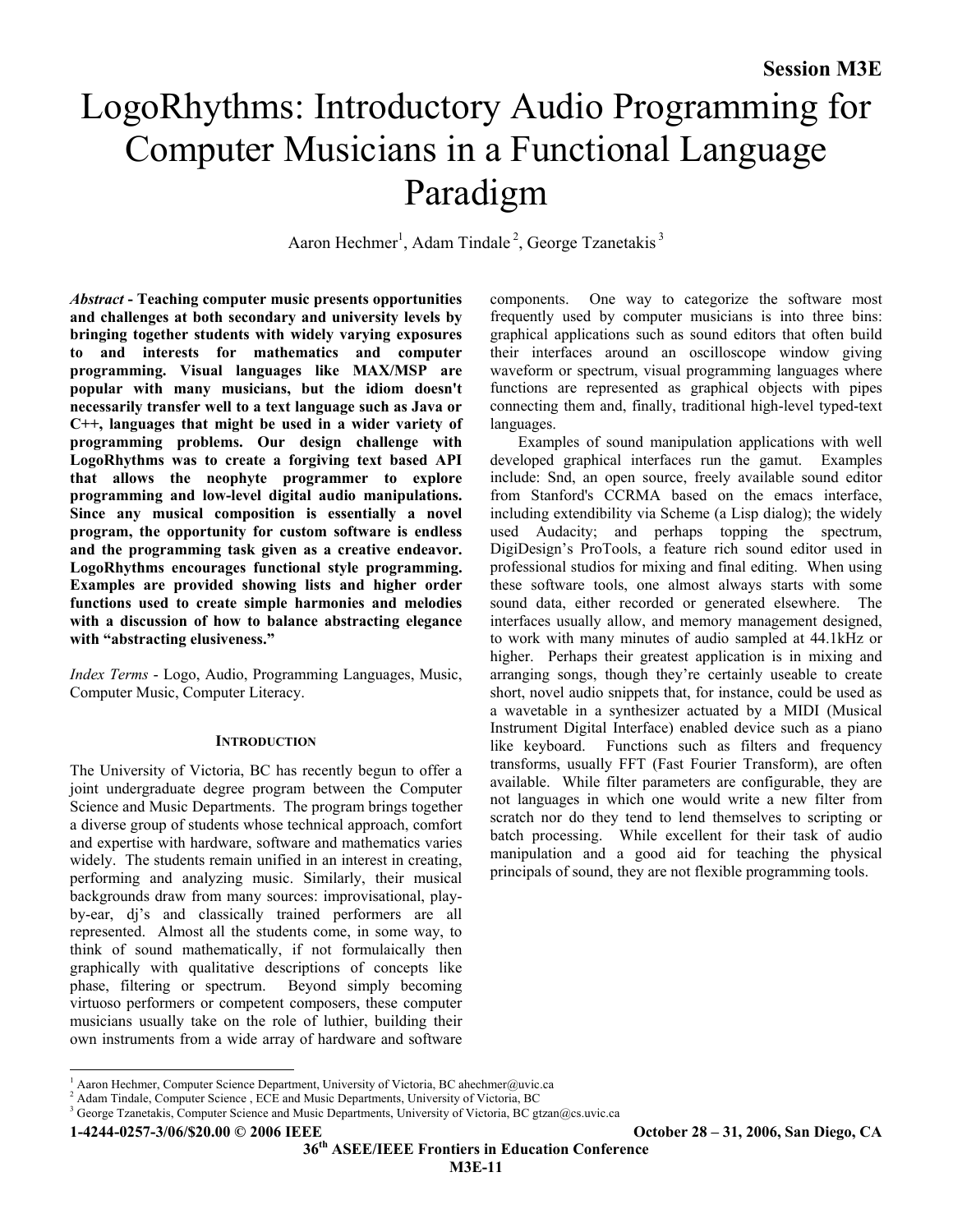

FIGURE 1 FOURPART HARMONY FUNCTION PROGRAMMED IN MAX/MSP

Musicians looking for programming tools in which to "code" sound synthesis are often drawn to a visual programming language, most likely either MAX/MSP or Pure Data (PD), an open source language idiomatically similar to MAX/MSP and maintained by one of MAX's creators, Miller Puckette [1][2]. The programming environment, when first started, looks very much like the blank screen of a text editor, a clean slate waiting to be filled. However, the program instructions are laid out on the screen in an even less linear way than most structured text based languages would be in a text editor window (Figure 1). Procedures, say for generating a sinusoid or the operation of addition, are drawn onto the screen inside of a box. The procedure names themselves can be chosen from a list of available primitives, somewhat freeing the programmer from needing to memorize the language's lexicon as well as facilitating exploration of available functions and their effects ("hmmm... I tried a *sin*, now what does this *cos* thing do?") Other boxes may contain numeric constants, have special functions such as toggle switches or a "bang" that sends a signal to trigger an event or display graphical information such as waveforms (in an example of output) or envelopes (in an example of input). Such boxed procedures are often functions in the sense of taking one or more arguments and returning some output. Graphically, these input parameters and output return values come and go to other boxes, such as a box representing a digital-to-audio converter (ie. for play through the soundcard), the boxes connected with an adjoining line. For instance, addition takes two input lines and provides a single output line. The graphical metaphor of programming as plumbing system, a schematic of faucets, pipes and sinks, has long proven itself via MAX/MSP and PD. Programs created this way are used in music heard on the radio, movie theaters,

## **Session M3E**

clubs, concert halls and public art installations and have been extended to applications such as controlling theater lighting; MAX programs have been written that take data read off external sensors such as anemometers used in a public art display in Seattle Public Library's Ballard Branch, processing the numbers as part of algorithmically driven musical composition. From the point of view of enabling musicians who may know no other programming language, PD and MAX/MSP are successful. Students without formal computer science training or knowledge in other programming languages regularly create nontrivial programs (known as patches in MAX/MSP and PD argot) that perform synthesis, time-frequency transformations, event handling and filtering. However this idiom is not the technology of choice for more general programming tasks: device drivers, web servers, 3D simulations of submarine telemetry are not written in this idiom. MAX/MSP cannot be written in MAX/MSP. Indeed MAX/MSP and PD offer hooks for extension via C/C++ for bolder explorations and customizations.

It is into this context that we introduce LogoRhythms, a music synthesis, computer audition API built on top of the functional flavored, typed-text paradigm of the UC Berkeley Logo interpreter. The UCB Logo interpreter, and therefore LogoRhythms, may be run either in command-line mode, via scripts or a combination of both where script code is read into the environment and available for use via the command-line. Either way, sound synthesis, for instance by combining and manipulating arrays of waveforms, or computer audition, such as descriptive statistics of a wave's spectrum, involves typing structured code at a prompt or into a text editor and subsequently running programs. LogoRhythms's design is not meant simply to dumb down and simplify successful languages like Java or C++; although, arguably Logo is designed with a number of laxer syntactical conventions (ex. case-insensitivity) and more relaxed typing rules. Logo substitutes the morass of scoping rules typical of an objectoriented language-- appreciated by the more experienced programmer but sometimes mystifying to the neophyte-- for simpler procedure level rules. Similarly, Logo avoids explicit use of pointers and/or references, often sources of confusion for even experienced programmers. While Logo does accomplish an easing in rules along each of these lines, LogoRhythms should not be regarded as mere dumb-down. As a child of Lisp, Logo, and hence LogoRhythms, emphasizes programming in a functional style, a style weakly stressed at best in languages like Java, C or C++, although not useless there. Preparing students for functional programming fits well with other research projects in the University of Victoria's joint CSc-Music program where some efforts examine the potential of contemporary functional languages such as SML in audio applications.

Just as the selection of Logo on which to the build LogoRhythms API reflects a desire to move neophyte programmers towards use of lower level "high-level'' languages, the content of the API pays less focus to standards such as MIDI or the manipulation of prerecorded samples and more on manipulating lists and arrays of audio data

## **1-4244-0257-3/06/\$20.00 © 2006 IEEE October 28 – 31, 2006, San Diego, CA**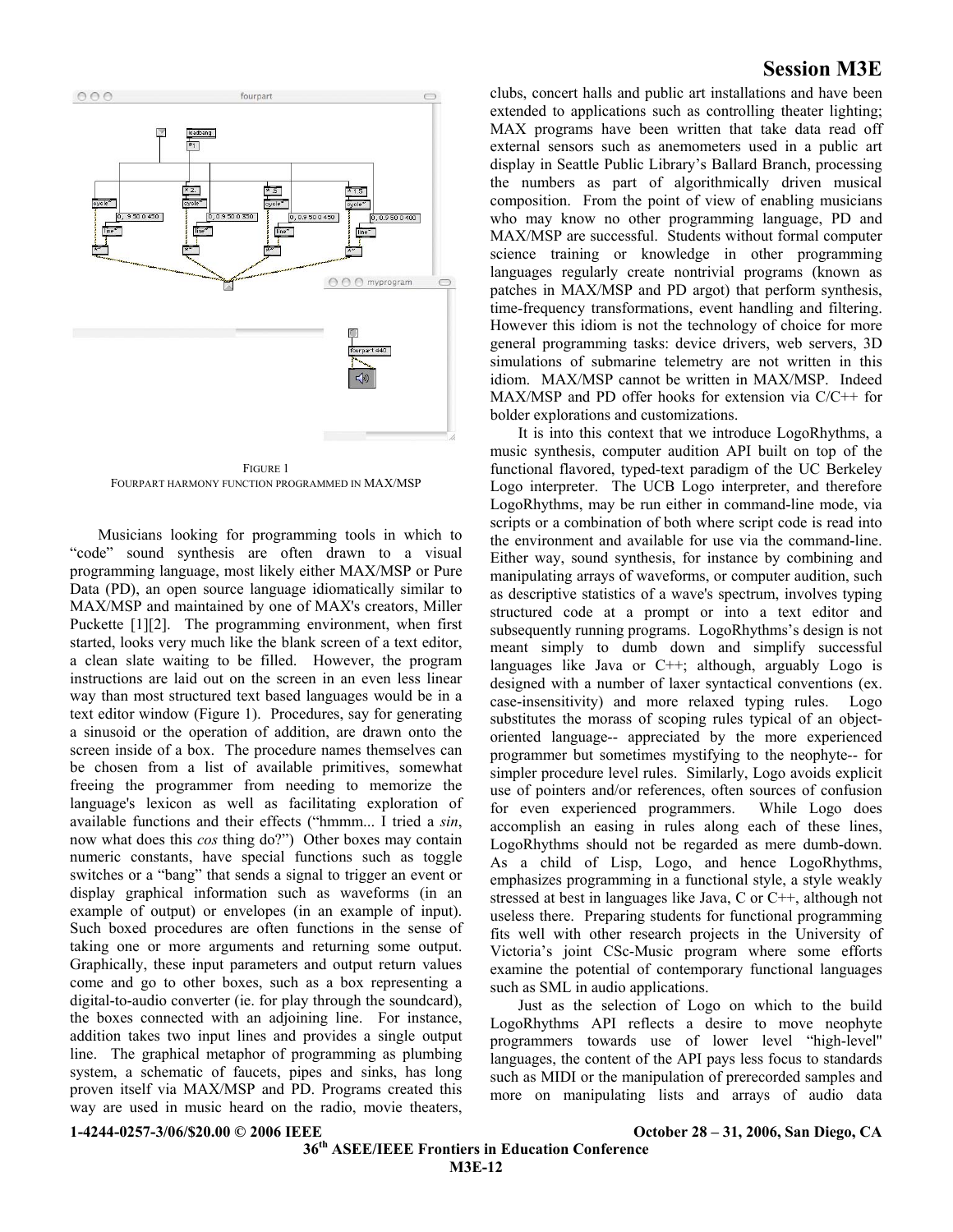represented as floats (though the LogoRhythms's programmer does not need to explicitly differentiate between floats and other number types). The emphasis on manipulation of arrays of numeric data differentiates LogoRhythms from APIs such as the javax.sound package, a colletion of functionalites that includes a prepackaged synthesizer and procedures for handling MIDI. In an acoustical analogy, javax.sound is like being handed a guitar while LogoRhythms is like being handed some wood and nylon polymer. Out effort is to facilitate first try manipulations of these raw materials where the student might be building a guitar, a lute, a ukelele or some other yet thought of instrument as well as the song played on the instrument.

## **ARCHAEOLOGY OF A COMPUTER LANGUAGE: WHY LOGO?**

When considering where to build the LogoRhythms API, several languages were examined as a possible basis: Java, SML and Smalltalk for instance. Implementations of Smalltalk, particularly Squeak, already have rich high level audio support such as synthesizers or MIDI, a long history of use in educational computing and an easily extensible virtual machine environment. However, Logo was finally chosen for several reasons. First, the availability of a stable open source Logo interpreter in the form of the UCB Logo version 5.5. Second, the reasons already given as a language that encourages functional programming. Finally, Logo occupies an interesting historical niche in educational computing, sometimes even polemic. An archaeology of the language, ie. reexamining the design decisions behind its syntax and environment by actually using the language, has acted as a fulcrum for an interesting question in human-computer interaction. The language was originally designed at MIT's AI Lab as a tool to teach programming to perfectly typical primary school students, an intention which it successfully fulfilled [3]. Since Logo's inception in the late sixties, HCI (Human-Computer Interaction) has seen a considerable transformation with the notion of widespread computer literacy being supplanted by efforts in the possibly dumbing down concept of "user-friendly'' and highly constrained graphical user interfaces. Although not further addressed in this paper, the archaeology alluded to here asks the question why typed-text, structured programming that was once taught to fifth graders (including these authors) is now considered almost solely the domain of first year university students in computer science and engineering?

 Logo has long been used as a teaching language, though its applications are not limited to pedagogy. Logo based lessons have at times included musical and audio examples [4]. Early Logo teachers Michael Tempel and Mark Guzdial both have written of their efforts to teach programming through music using Logo, Guzdial providing anecdotes of his experiences with second, third and fourth graders who, he claims, were often more likely to debug audio errors than graphical errors as well as more likely to use subroutines to organize their programs [5][6]. Their examples, however, build up from a simple *tone* procedure as the sole sound producing primitive. Peter Desain and Henkjan

# **Session M3E**

Honing provided a very eloquent scoring language in Logo called LOCO [7]. Their language's aim was to "enable a composer to express ideas in a direct way." Their language therefore is rich in the argot of traditional musical theory, composition and structure. They justify their choice for Logo saying, "This language [Logo] ... had the enormous advantage of being easy to learn." They note of their experiences with LOCO, "We have used LOCO in a number of workshops. It has proven to be a rich, motivational context for different kinds of participants. After a short explanation they were able to start expressing their own ideas, depending on previous knowledge and experience in the field of traditional or computer music." Their language was also used in their university level courses on computer music. LogoRhythms has the advantage over older versions of Logo at coming at a time when sound on the personal computer has greatly improved-- owing to better sound cards, algorithms and processing speed. Therefore, it can accomplish far more complex timbres and rhythms than Tempel or Guzdial had hardware to produce. Furthermore, much more than LOCO, LogoRhythms's emphasis is on a lexicon taken from signal processing, not music theory. The student may create the latter connections themselves within their programs. Early versions of UCB Logo had essentially no audio support. Version 5.5 contains nothing more than a simple *tone* procedure that LogoRhythms replaces with its own, more configurable, *TONE*. We hope LogoRhythms provides a simple entrance into programming computer music and programming in general while focusing on low level audio manipulations.

## **A BRIEF TOUR OF THE LOGORHYTHM'S API**

Logo's accessibility for the new user, even very young ones, is enabled in a variety of ways: garbage collection, dynamic binding, case insensitivity, and, very importantly, allowing more than one way to do something. LogoRhythms's design attempts to maintain this spirit. Its procedures often overlap in their functionality with simpler and more complex versions coexisting. Thus an easy foothold is provided for the first time user-- but with room to grow.

Sound producing procedures are divided between two groups: those that operate on wavetables and send their output to the soundcard and those that allow the programmer to manipulate arrays of sound data, playable via a *PLAYWAVE* procedure. (Please note that italics indicate a Logo or LogoRhythms procedure name. Logo itself is case insensitive so *harmony* and *HARMONY* and *HaRMony* all point to the same procedure. The parameters have been omitted here but are described in the LogoRhythms's documentation.)

Wavetable procedures include *TONE*, *SOUND* and *HARMONY*, each a slightly more feature rich version of the former. Each procedure is ultimately playing sinusoids, the programmer setting some combination of frequency, duration and envelope. For instance:

*sound 440 [[.9 50] [0 450]]* 

**1-4244-0257-3/06/\$20.00 © 2006 IEEE October 28 – 31, 2006, San Diego, CA**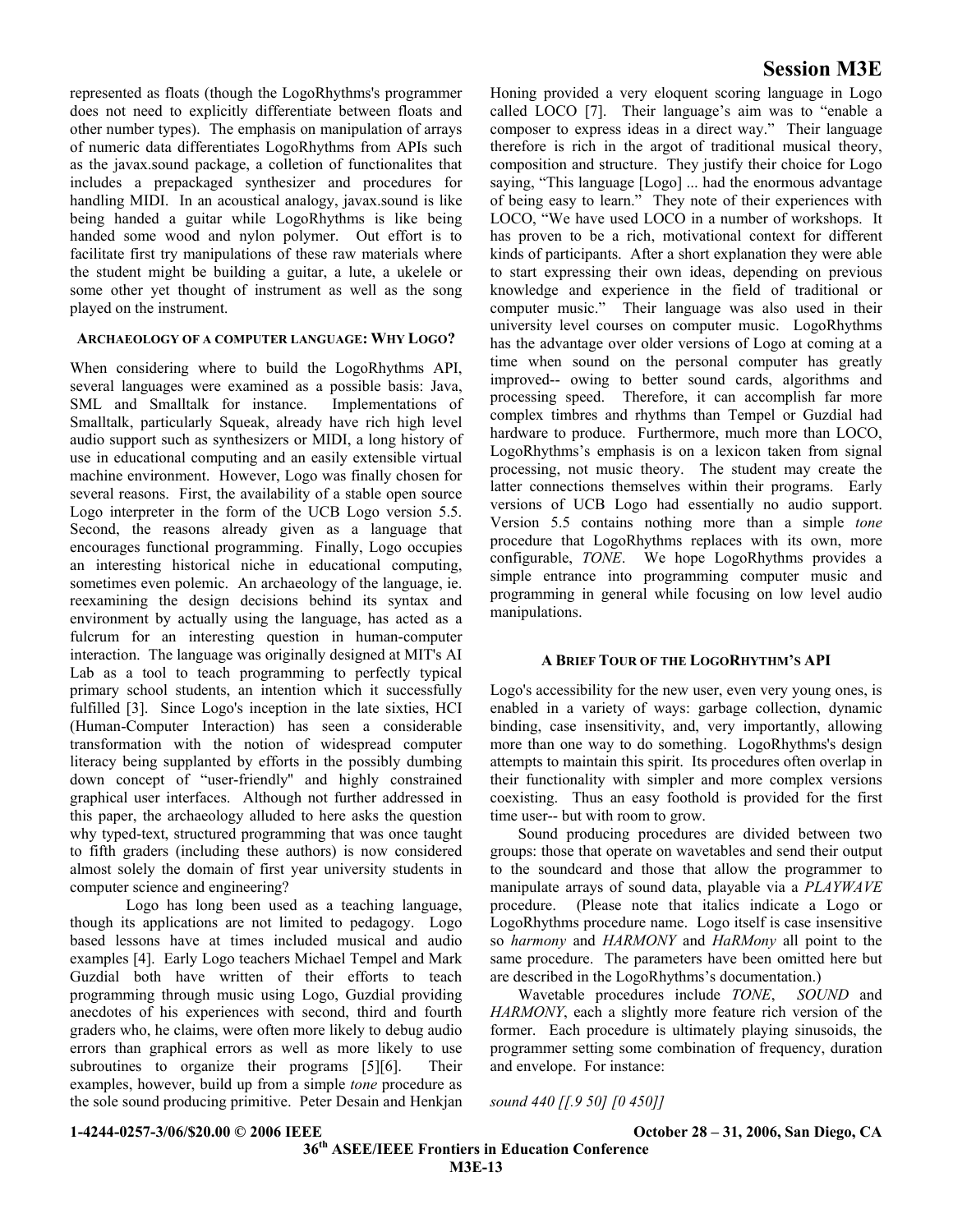# **Session M3E**

With this procedure call, a sinusoid of 440 Hz is played for 500 ms by linearly ramping to .9 times full volume in 50 ms and then decaying to silence in 450 ms.

The other suite of procedures are true functions, generally returning arrays. The programmer starts by creating a single period of some waveform: *SINEWAVE*, *TRIANGLEWAVE* or *SQUAREWAVE* and then manipulates these building blocks with functions such as *COPYWAVE*, *WAVEENVELOPE*, *COMBINEWAVES* and *CUTWAVE* among others, each returning an array.

The two sets of procedures are fused with calls to *TONEWT*, *SOUNDWT* and *HARMONYWT* which operate similar to their simpler, non-*WT* forms but allow the user to specify their own array to be used as the wavetable.

Thus far the procedures discussed control frequency related features of sound: timbre, pitch and harmony. What about the "rhythm" component of LogoRhythms? Rhythm, the pattern of pulses or notes within the composition, is controlled by the structure of procedure calls, for instance embedding them in a *REPEAT* loop or by the order of function calls. The duration of a sound is specified by its amplitude envelope. In other words, the program structure provides the rhythm's structure. LogoRhythms is without a scheduler and while all time parameters are specified in milliseconds, actual performance will vary from machine to machine. However, LogoRhythms does include several procedures useful in creating rhythmic patterns. Perhaps most important is *REST,* a procedure that essentially produces a note of zero amplitude for a specified number of milliseconds. To aid in using arguments with different time signatures, *SETTIME* can be used to normalize the arguments to a standard time.

## *make "new\_envelope settime [[.9 50] [0 950]] 500*

Here the envelope would have been played for 1000 milliseconds  $(50 + 950)$ . *SETTIME* normalizes the total length of *new\_envelop* to 500 milliseconds.

Turtle graphics has long been a core feature of the Logo language. Indeed one might view Logo as a drawing language where program instructions command a cursor known as the turtle to sketch. Logo creators like Seymour Papert saw geometry and drawing as an excellent first application area to start programmers, an area rich in mathematical opportunity but where debugging could be aided by the students' already well developed sense of space and how their own bodies fit into that space.[3] An error in a rendered drawing might even be paced out across the floor, the code becoming instructions for an interpretive dance. While LogoRhythms shares the view of programming as a creative act, perhaps it's harder to make the same parallel arguments in an audio analogy. LogoRhythms does use turtle graphics by way of a Logo library procedure, *DRAWWAVE*, that allows one to view audio signals, spectrums or really any array of numeric data thus providing basic oscilloscope functionality. Since UCB Logo is designed to run on a variety of platforms including OSX, Windows and Linux/Unix, the compromises between graphic

environments keeps the output basic. As for interpretive dance? The analogy may hold less well than the simple architectural ones of square houses with isosceles triangle roofs given by Papert, but it's not unreasonable to make a connection between the smooth changes of a sinusoid and an ocean swell inspired hula, the discontinuities of a triangle wave and the see-saw of a tango or a noisy, spiky square wave and the jumping, energetic hip-hop of highly percussive dance music.

Most of these procedures are implemented as primitives in C directly as part of the UCB Logo interpreter. Others are implemented in the Logo language itself and provided as Logo library procedures. For instance, *FFT* is implemented in C within the interpreter; *SPECTRUM* is implemented in Logo as a library procedure. All of the code is available as open source and therefore, inspectable by the student, useable as a model for the student's own programming. Indeed, the availability of the open source interpreter from the UCB maintainers eased this project considerably. Logo, both historically and through modern commercial implementations such as LCSI's Micro Worlds, usually is associated with constructivist education. Providing modifiable examples via open source code balances this formula, allowing deconstruction, dissection and contextualization as part of the modeling process of constructing new knowledge and skills.

The full LogoRhythms source code and API documentation can be found at www.sanitysewer.com/LogoRhythms (as of spring 2006).

## **PROGRAMMING IN A FUNCTIONAL PARADIGM**

Functional programming refers to a structured program where the primary structural unit is the function. The function in a functional programming idiom resembles that used in mathematics: they always take an argument and they always return a value, for example, the identity function  $f(x) = x$ . Global variables are rare or completely absent in true functional languages; procedures do not modify variables outside their local scope nor return void. The lack of globals is a major appeal of functional programming, helping eliminate untoward side-effects as potential bugs. Loop statements are often absent or downplayed in favor of recursion. While not requisite, many functional languages use lists, a data structure that lends itself to recursion. While functional programming can be accomplished to some degree in the most widely used languages such as C or Java, famous functional languages include Lisp and SML. Nyquist is a flavor of Lisp specifically created for audio applications that demonstrates one style of functional programming in musical composition [9]. Logo is not a strict functional language, although an offspring of Lisp. However, Logo encourages functional programming and relies heavily on lists. LogoRhythms similarly stresses functional programming.

While removing globals does remove one possible source of errors, the data must still be available to a procedure, fed to the function via its arguments. In the absence of structures like structs or classes, these arguments are likely to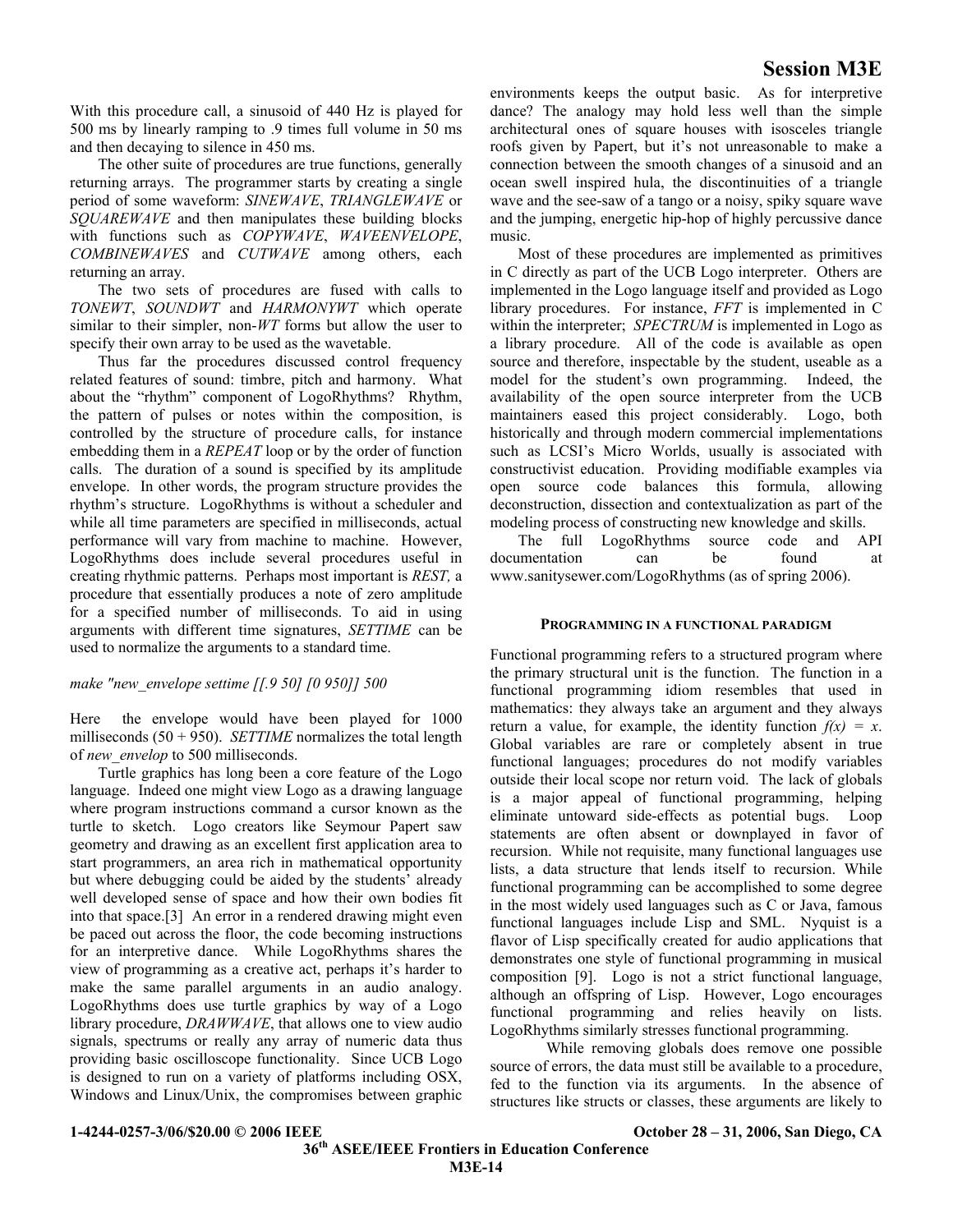be lists, lists of lists, lists of lists of mixed primitive types, etc. The tidiness of the functional paradigm can quickly start to suffocate under long gangly arguments. The remainder of this paper provides further introduction to LogoRhythms by more closely examining how higher-order functions, lists and encapsulation can tame otherwise unwieldy arguments. It is also here by introducing students to concepts such as lists, encapsulation and recursion, that LogoRhythms begins to make the connection for the student between simply composing sounds and music and the larger world of computer science and programming.

## **PRETTYING UP THE ARGUMENTS**

Let's start with an example of what might be considered an ugly argument using LogoRhythms's harmony procedure.

```
harmony [ [440 [[.9 50] [0 450]]] 
[880 [[.3 50] [0 375]]] 
[220 [[.1 50] [0 450]]] 
 [660 [[.05 50] [0 450]]] ]
```
This procedure will play a note for half a second comprised of sinusoids tuned to four separate frequencies. The fundamental frequency could be considered 440 Hz. The envelope that follows "440" instructs *HARMONY* to linearly ramp up to .9 times full volume in 50 ms and then linearly decay to zero volume in 450 ms. This procedure can be made cleaner, ie. reduce the need to directly handle the morass of nested lists, and more useful by employing higher-order functions, lists and encapsulation.

Encapsulation, in a broad sense, refers to the containing, even hiding, of information through scoping rules. Take for example the list that makes up the argument to *HARMONY*. This list can simply be encapsulated inside of another function. The list data is local to the second function and returned by it. Of course, it's not hard to extend the functionality of this second function such as adding parameters that modify the list to be returned. Here's a function called *fourpart* that will produce a list parameter for the *HARMONY* primitive. This is the same procedure shown in the MAX/MSP abstraction of figure 1.

*to fourpart :freq local [a] make "a [] make "a fput list freq [[.9 50] [0 450]] a make "a fput list freq\*2 [[.9 50] [0 350]] a make "a fput list freq\*0.5 [[.9 50] [0 450]] a make "a fput list freq\*3/2 [[.9 50] [0 400]] a output a end*

Now the HARMONY function can be called using the information encapsulated in *fourpart*, for example:

#### *harmony fourpart 440*

Ostensibly, this is a much clearer semantics. If the student programmer-musician also implement *fourpart*, even better. This first example demonstrates function composition of the form  $f(g(x))$  where  $f(x) = HARMONY g(x), g(x) = FOURPART x$ and  $x=440$ . This same example is shown in figure 1 as programmed in MAX/MSP.

Templates are UCB Logo's device to allow the use of anonymous functions or, more specifically, lists of instructions [4][8]. The real flexibility of templates begins to be realized when examining UCB Logo's *APPLY* function. *APPLY* itself takes a function as its first argument. The symbol "*?'*" is called an explicit-slot and marks the parameters of the template function. The code:

*APPLY [? \* ?] [4]* 

will produce the product 16. Returning to the harmony example, consider the following procedure:

*to sing :a.func :a.list ifelse (empty? :a.list) [ ] ~ [ apply :a.func (list (first :a.list)) sing :a.func (butfirst a.list) ] end* 

This recursive procedure is very similar to map functions found in many functional languages. Its first parameter is a template. The second parameter is a list of arguments to the anonymous function (ie. the template). It will recursively traverse over the list "a.list" applying each value in the list to the anonymous function "a.func." It differs from other map functions in that nothing, such as a new list, is returned since it's intended to be used with an IO affecting anonymous function. Our last code example uses *to sing* with the previous *harmony fourpart* demonstration to create a simple composition.

*make "notes [440 494 554 587 659 739 830 880] sing [harmony fourpart ?] notes* 

#### Do re mi fa so la ti do.

Using templates in this manner is similar to the use of lambda expressions in Lisp and the semantical distilling demonstrated here with LogoRhythms can be analogously accomplished using lambda expressions in a Lisp based language such as Nyquist [9].

#### **CONCLUDING COMMENTS**

The world of computer music is not short on excellent software for audio synthesis and analysis, including programming languages. The niche that LogoRhythms seeks to fill is that of a typed-text, structured programming language that allows the student musician-programmer to explore low level audio synthesis in a powerful, but forgiving language, a

#### **1-4244-0257-3/06/\$20.00 © 2006 IEEE October 28 – 31, 2006, San Diego, CA**